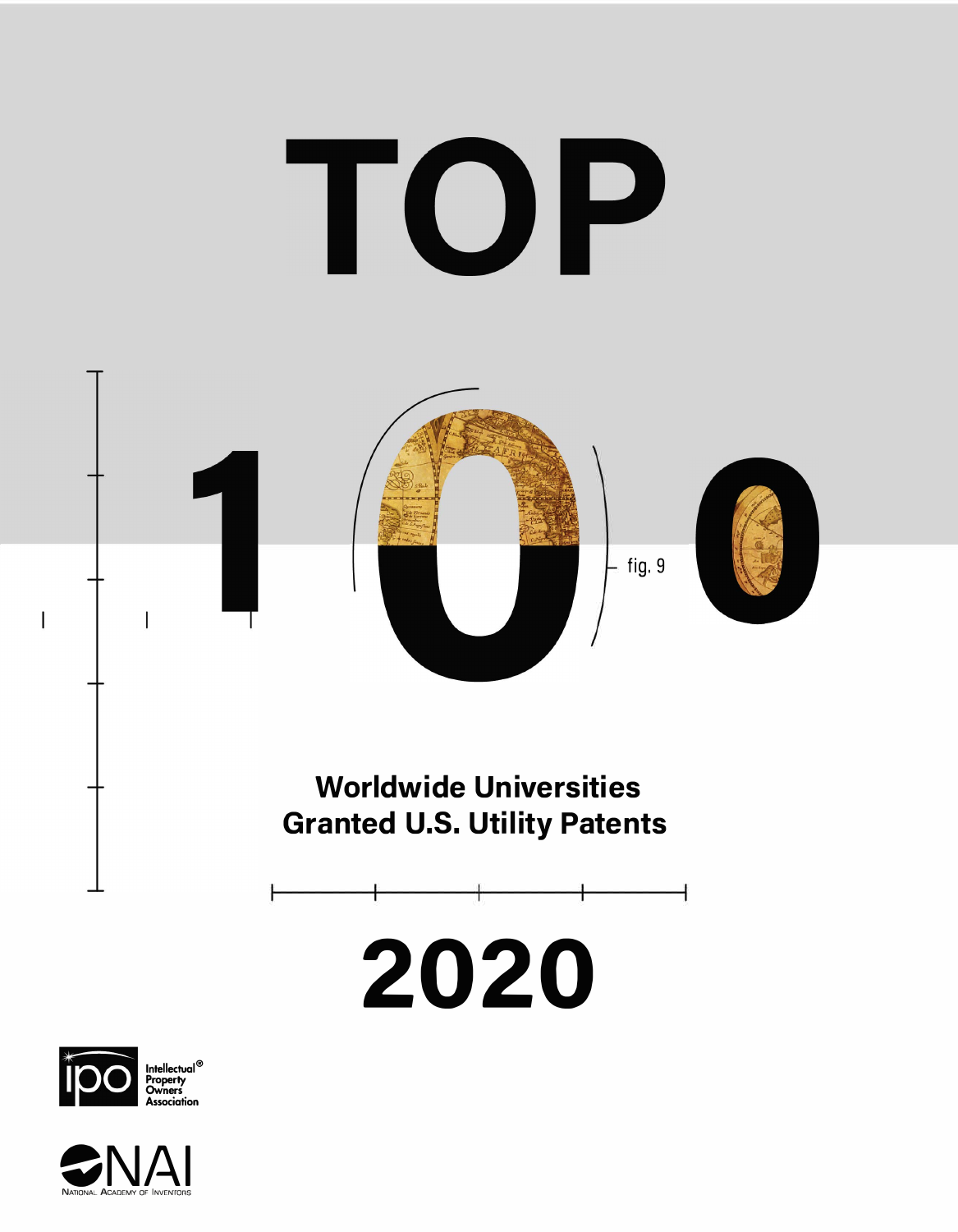# granted u.s. utility patents **2020** TOP 100 WORLDWIDE UNIVERSITIES

## INSTITUTION RANKING # OF

**PATENTS** 

| 1  | UNIVERSITY OF CALIFORNIA, THE               |
|----|---------------------------------------------|
|    |                                             |
| 2  | MASSACHUSETTS INSTITUTE OF                  |
|    |                                             |
| 3  |                                             |
| 4  |                                             |
| 5  |                                             |
| 6  |                                             |
| 7  | WISCONSIN ALUMNI RESEARCH FOUNDATION 162    |
| 8  | CALIFORNIA INSTITUTE OF TECHNOLOGY 156      |
| 9  |                                             |
| 10 | HARVARD COLLEGE, PRESIDENT AND FELLOWS 154  |
| 11 | ARIZONA STATE UNIVERSITY 140                |
| 11 | UNIVERSITY OF FLORIDA RESEARCH FOUNDATION,  |
|    |                                             |
| 13 |                                             |
| 14 | KING FAHD UNIVERSITY OF PETROLEUM AND       |
|    |                                             |
| 15 | UNIVERSITY OF SOUTH FLORIDA  123            |
| 16 | NORTHWESTERN UNIVERSITY 122                 |
| 17 |                                             |
| 18 | UNIVERSITY OF MINNESOTA, THE REGENTS OF 110 |
| 19 |                                             |
| 20 |                                             |
| 21 | CASE WESTERN RESERVE UNIVERSITY 105         |
| 22 | UNIVERSITY OF CHICAGO / UCHICAGO ARGONNE    |
|    |                                             |
| 23 |                                             |
| 24 |                                             |
| 25 |                                             |
| 26 | KOREA ADVANCED INSTITUTE OF SCIENCE AND     |
|    |                                             |
|    |                                             |

### INSTITUTION RANKING # OF

## **PATENTS**

|    | 27 UNIVERSITY OF MASSACHUSETTS 84          |
|----|--------------------------------------------|
| 28 | UNIVERSITY OF ARIZONA / THE ARIZONA BOARD  |
|    | OF REGENTS ON BEHAFT OF THE UNIVERSITY     |
|    |                                            |
| 29 |                                            |
| 30 |                                            |
| 30 | KOREA UNIVERSITY RESEARCH AND BUSINESS     |
|    |                                            |
| 32 | <b>INDUSTRY-UNIVERSITY COOPERATION</b>     |
|    | FOUNDATION HANYANG UNIVERSITY  76          |
| 33 |                                            |
| 34 | RESEARCH FOUNDATION OF STATE UNIVERSITY OF |
|    |                                            |
| 35 | SEOUL NATIONAL UNIVERSITY RESEARCH &       |
|    | DEVELOPMENT BUSINESS FOUNDATION (SNU R&DB  |
|    |                                            |
| 35 |                                            |
| 37 |                                            |
| 38 |                                            |
| 38 | UNIVERSITY OF COLORADO, THE REGENTS OF  63 |
| 38 |                                            |
| 41 |                                            |
| 42 | FLORIDA INTERNATIONAL UNIVERSITY 60        |
| 43 |                                            |
| 43 |                                            |
| 45 |                                            |
| 46 |                                            |
| 46 | UNIVERSITY OF BRITISH COLUMBIA57           |
| 48 | GEORGIA TECH RESEARCH CORP.  56            |
| 48 | SUNGKYUNKWAN UNIVERSITY RESEARCH &         |
|    |                                            |
| 50 |                                            |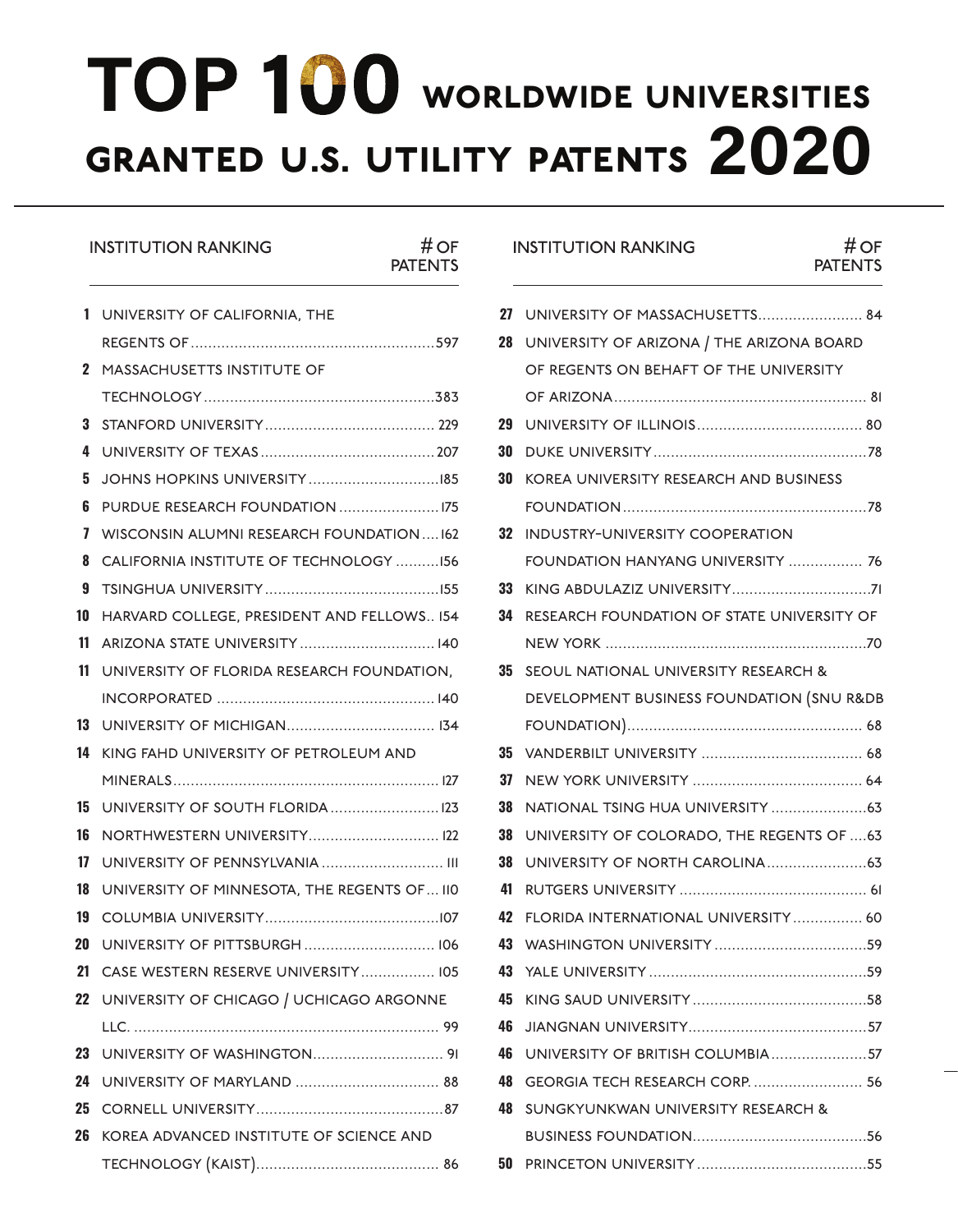### **INSTITUTION RANKING**

| <b>INSTITUTION RANKING</b> | #OF            |
|----------------------------|----------------|
|                            | <b>PATENTS</b> |
|                            |                |

| 51 | CITY UNIVERSITY OF HONG KONG 54           |
|----|-------------------------------------------|
| 51 | UNIVERSITY OF SOUTHERN CALIFORNIA 54      |
| 53 | INDIANA UNIVERSITY RESEARCH AND           |
|    | TECHNOLOGY CORPORATION / INDIANA          |
|    |                                           |
| 53 |                                           |
| 55 |                                           |
| 56 | OHIO STATE INNOVATION FOUNDATION / OHIO   |
|    |                                           |
| 57 |                                           |
| 57 |                                           |
| 57 | NATIONAL CHIAO TUNG UNIVERSITY47          |
| 60 | ECOLE POLYTECHNIQUE, FEDERALE DE          |
|    |                                           |
| 60 | OXFORD UNIVERSITY INNOVATION LIMITED  46  |
| 60 | UNIVERSITY OF CENTRAL FLORIDA 46          |
| 63 | <b>TECHNION RESEARCH AND DEVELOPMENT</b>  |
|    |                                           |
| 63 | UNIVERSITY OF SOUTH CAROLINA 45           |
| 65 | IOWA STATE UNIVERSITY RESEARCH FOUNDATION |
|    |                                           |
| 65 | NORTHEASTERN UNIVERSITY  44               |
| 65 | SOUTH CHINA UNIVERSITY OF TECHNOLOGY  44  |
| 65 |                                           |
| 69 | UNIVERSITY OF VIRGINIA ALUMNI PATENTS     |
|    |                                           |
| 70 | CARNEGIE-MELLON UNIVERSITY 41             |
| 70 |                                           |
| 70 | UNIVERSITY OF UTAH RESEARCH FOUNDATION 41 |
| 70 |                                           |
| 74 | PENN STATE RESEARCH FOUNDATION, INC.  40  |
| 74 | UNIVERSITY-INDUSTRY COOPERATION GROUP OF  |
|    |                                           |
|    |                                           |
|    |                                           |

## INSTITUTION RANKING # OF<br>PATENTS

| 76 | RAMOT AT TEL AVIV UNIVERSITY LTD. 39           |
|----|------------------------------------------------|
| 77 |                                                |
| 77 | UNIVERSITY OF NEBRASKA, THE BOARD OF           |
|    |                                                |
| 79 | NANYANG TECHNOLOGICAL UNIVERSITY 37            |
| 79 |                                                |
| 79 | THE CHINESE UNIVERSITY OF HONG KONG37          |
| 79 |                                                |
| 83 |                                                |
| 84 |                                                |
| 84 | NORTH CAROLINA STATE UNIVERSITY 35             |
| 86 | UNM RAINFOREST INNOVATIONS  34                 |
| 86 | <b>HUAZHONG UNIVERSITY OF SCIENCE &amp;</b>    |
|    |                                                |
| 88 | CHINA UNIVERSITY OF MINING AND                 |
|    |                                                |
| 88 | INDUSTRY-ACADEMIC COOPERATION                  |
|    | FOUNDATION YONSEI UNIVERSITY33                 |
| 90 |                                                |
| 90 | YISSUM RESEARCH DEVELOPMENT COMPANY OF         |
|    | THE HEBREW UNIVERSITY OF JERUSALEM32           |
| 92 |                                                |
| 92 |                                                |
| 92 |                                                |
|    | 95 SOOCHOW UNIVERSITY.                         |
|    | <b>95 UNIVERSITY OF ELECTRONIC SCIENCE AND</b> |
|    |                                                |
|    | 97 UNIVERSITY OF KENTUCKY RESEARCH             |
|    |                                                |
| 97 |                                                |
| 99 | NATIONAL CHENG KUNG UNIVERSITY28               |
|    | 99 NATIONAL UNIVERSITY OF SINGAPORE28          |
|    | 99 TUFTS UNIVERSITY / TUFTS MEDICAL CENTER,    |
|    |                                                |

The information provided in this list is based on data obtained from the U.S. Patent and Trademark Office. For this report, a university is defined as an institution that grants undergraduate-level degrees. Patents reported are utility patents granted during the 2020 calendar year. When a patent is assigned to one or more entities, credit is given to the first named entity. The number of patents granted does not necessarily indicate the value of a university's technology, the effectiveness of its research or whether its patents will be successfully licensed and/or brought to market. If you have any questions, please contact [jcoons@academyofinventors.org](mailto:jcoons@academyofinventors.org)